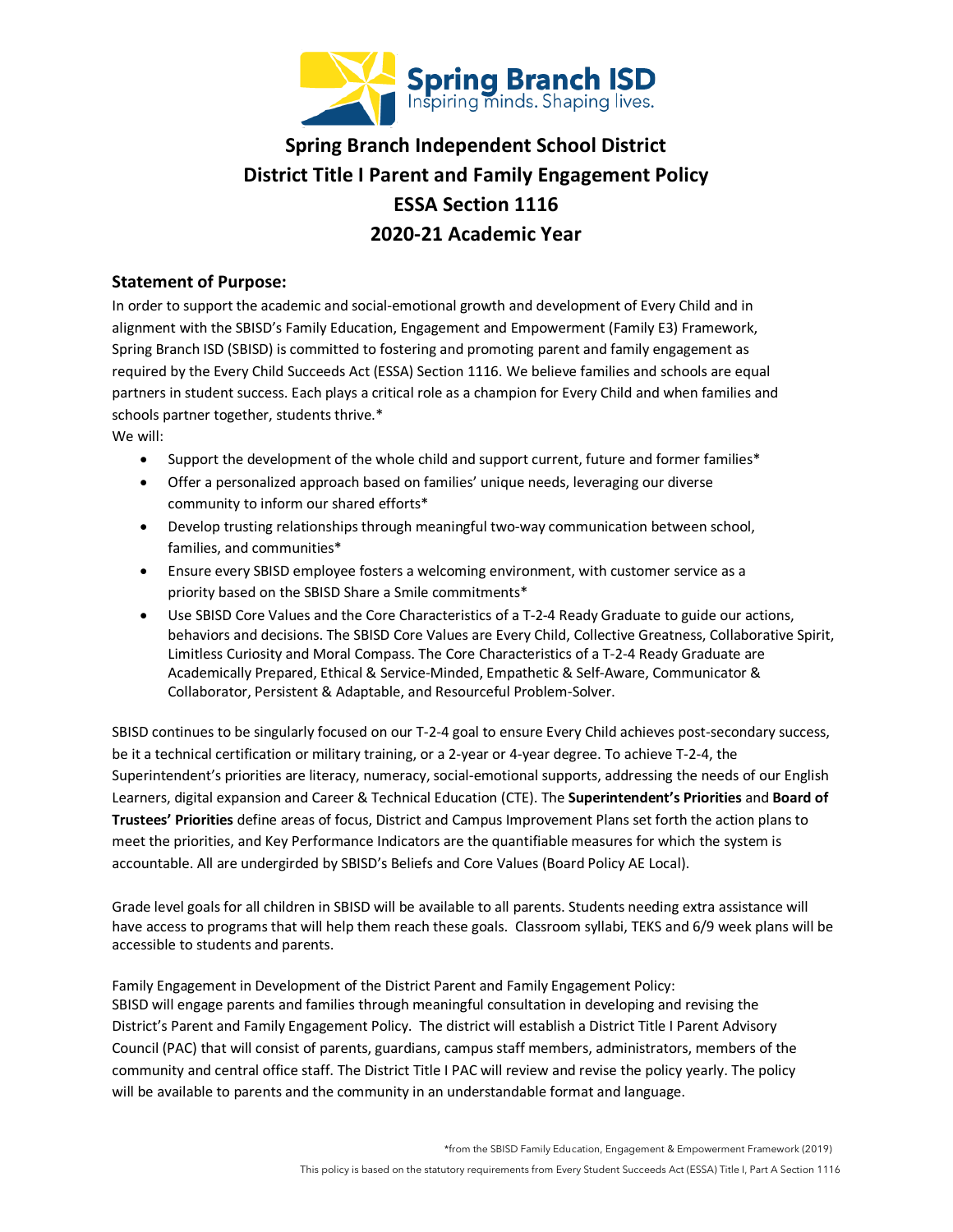SBISD will involve parents and family members in jointly developing the District Improvement Plan (DIP) under Section 1112. The District will gather feedback from parents and will review the District Improvement Plan during District Improvement Team meetings for additional feedback.

## **Education and Engagement Opportunities for Families:**

SBISD believes all families have the capacity to support their child's learning and there are many ways for families to support the success of their children. SBISD will create meaningful family engagement opportunities to support student academic achievement and development, implementing effective strategies to meet families' needs and barriers to engagement. In collaboration with schools and district departments, families are encouraged to attend Parent U events and other workshops on relevant topics for families. Each Title I, Part A campus will provide a variety of engagement opportunities such as PTA/PTO groups, campus volunteers, library nights, STEM events, open houses, adult education workshops, and more.

SBISD will provide the coordination, technical assistance, and other support necessary to assist and build the capacity of all SBISD schools, in planning and implementing effective strategies and educating staff to work with parents as equal partners and build ties between families and the school.

## **Matching Family Engagement Programs to the Needs of the Community:**

- The community will be consulted in the design, development and implementation of the Title I program.
- SBISD will meet their families where they are, with a personalized approach based on their unique needs.
- SBISD will develop trusting relationships in classrooms, schools and the district level through meaningful two-way communication between schools, families, and the community.
- Parent and student needs will be assessed through surveys and other measures targeted at creating a successful school environment.
- SBISD will outreach with parents and community members to ensure adequate notice and accommodations are made for all families to participate in school meetings and/or events.

#### **Staff-Parent Communications:**

- SBISD will ensure that information related to school and parent programs, meetings, and other activities is sent to the parents of participating children in a format and, to the extent practicable, in a language the parents can understand.
- SBISD will implement a standard process for translation and interpretation at the district and campus levels.
- SBISD will provide accessible resources to aide parents in completing district programming such as school choice applications, district family surveys, and online registration.
- SBISD will use various communication methods to communicate with families including text messages, phone calls, monthly newsletters, weekly emails, and social media in families' preferred language.
- Parents are encouraged to take the initiative in contacting their child's teacher with questions about their child's progress and/or concerns.

#### **Annual Meetings for Title I Parents:**

- SBISD and individual campuses will hold annual meetings to review and revise their Title I Parent and Family Engagement Policy.
- Meetings will be scheduled at convenient times and locations for all. Notices regarding the meetings may be shared via phone calls, parents' email, written notices, and other media.
- Translation and interpretation will be provided as needed.